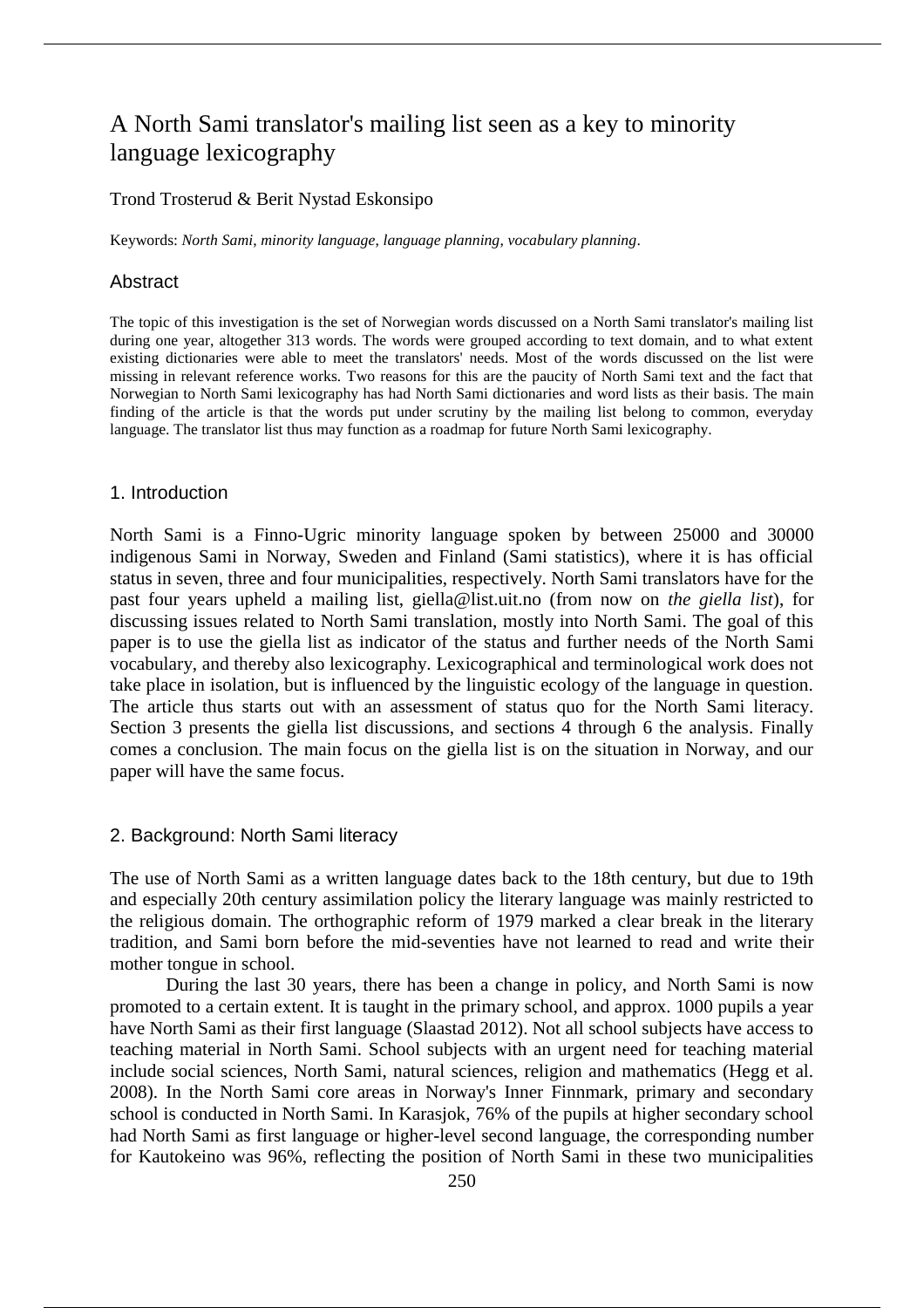(Slaastad op.cit. table 40). North Sami is also heard in the radio channel *NRK Sápmi* every morning and afternoon five hours a day, in addition to digital radio and a local radio station in Kautokeino.

The amount of North Sami text visible to potential readers is far smaller. The main source of North Sami text is the daily 16-page newspaper *Ávvir*. In 2011, Ávvir had a circulation of 1088 copies (Mediebedriftenes landsforening). In percent of the North Sami speech community this corresponds approximately to the circulation of the leading Norwegian daily *Aftenposten*, but since Ávvir is the only North Sami newspaper it follows that the impact of North Sami newspaper text in the North Sami society as a whole is in fact quite limited. The media situation for Sami can thus be illustrated by comparing it to a situation where Norwegians would have access to only one newspaper in Norwegian, with the circulation of Aftenposten but only five 16-page editions a week. The Norwegian Sami broadcasting channel NRK Sápmi mostly avoids written North Sami, 92.5% of its web service is in Norwegian, and its daily 15 minute television news broadcast has Norwegian subtitles but North Sami dubbing. North Sami has a vivid national literature, but the number of titles is not large. The Norwegian library database *bibsys.no* reveals 654 works within the Dewey class 800 (Literature), including re-editions, since 1979, and 192 works the last decade (2002-2011). These numbers add up to two nice piles of books, but when we keep in mind that the corresponding Norwegian numbers are 65660 and 29341, respectively, we see that it becomes hard to even compare the Norwegian and Sami literary landscapes. Official information is available in North Sami to a variable extent. Municipality web pages in the North Sami administrative area are in principle bilingual, but in practice the Norwegian pages are more up to date. In Kautokeino, approximately half of the official forms to fill in by citizens were available in North Sami and Norwegian; the remaining ones were available only in Norwegian. The number of governmental official web pages is increasing (a recent harvest from Norway's official web portal *government.no* gave 2.5 million words in North Sami), but it is still nowhere near representing a functional alternative to the information available in Norwegian. Web pages with administrative information and fill-in forms are still only marginally available in North Sami, although the amount is increasing. In the religious domain North Sami text has kept its strong position. The old 19th century Bible has been replaced with a still not completed modern edition, and church services are conducted in North Sami, or with interpreters.

The net outcome of this is that there is a discrepancy between North Sami speech and North Sami writing. In the core areas, North Sami is used as an everyday oral language in private life and most work settings (work communities without monolingual Norwegian speakers). Despite its 200-year literary tradition North Sami still faces a marginal position as a written language, though. The amount of North Sami text available to the average reader is limited and concentrated to relatively few domains.

# 3. The giella list and the material under investigation

The giella list is a mailing list for discussing issues related to North Sami translation, mostly into North Sami. The members are North Sami translators and philologists, mostly from Norway, but also from Finland and Sweden. The list contains discussions on neologisms, lexicalized compounds, most of them covering common concepts both for Norwegian and North Sami. The most common question on the giella list is *What is X in North Sami?*

We read through one year of the giella list (March 2011 to February 2012), and collected all Norwegian words presented to the list, 264 words and 49 phrases. For each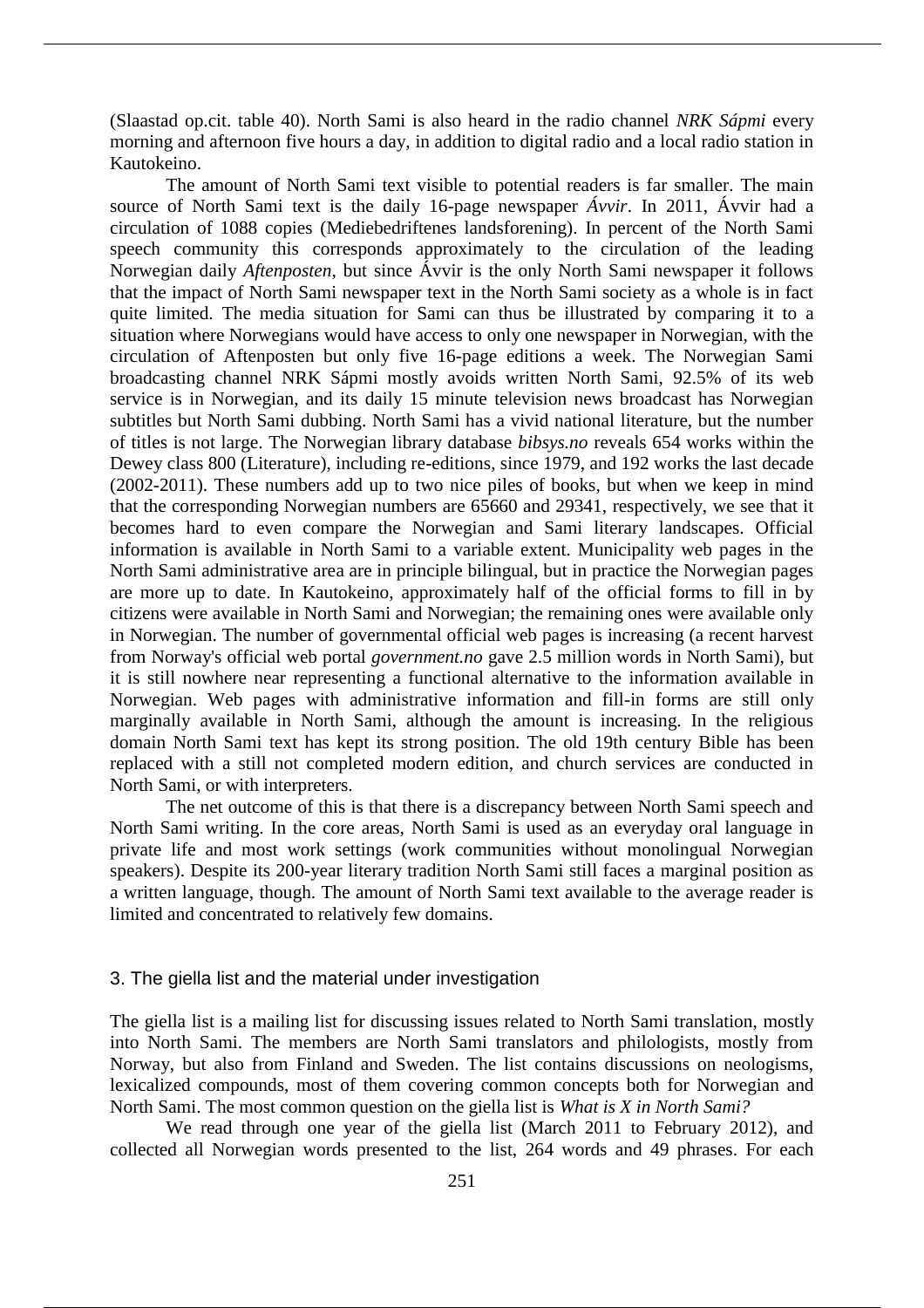phrase we picked the most salient word, mostly the headword, so altogether we investigated 313 words. In the period under investigation, there were posted approximately 2100 posts, on the average 5 posts a day, and 5.3 posts for each query (including other languages than Norwegian).

Common to the Norwegian words discussed on the giella list was that the participants had not found adequate North Sami equivalents in the existing dictionaries, and hence saw it fit to turn to the common community for help. The 313 words, including the phrasal headwords, were distributed according to part of speech as follows: 240 nouns, 29 proper nouns, 31 adjectives, 12 verbs and 1 conjunction.

The verbs were either parts of phrases, like *slå på radioen* 'turn on the radio' or compounds like *skumlese* 'skim through', literally 'skim read'. Several of the words were confined to specific domains, like *kvalifikasjonsrammeverk* 'qualification framework' (education) and *intimkonsert* 'small concert' (culture), whereas other belonged to everyday vocabulary, like *respektfull* 'respectful', *høydepunkt* 'peak'. Specialized terms, or words with a meaning not known to a general Norwegian audience, were not discussed on the list.

We then checked whether the 313 words under investigation were listed in the largest Norwegian-North Sami dictionary (from now on *NSO*) (Kåven et al. 2000), in the normative Sami Parliament term base *risten.no* (from now on *Risten*), and whether they already had been translated to North Sami in the Tromsø Norwegian-North Sami corpus (from now on *TC*), a sentence-aligned parallel corpus of non-fiction compiled at the University of Tromsø, containing 1.6 million North Sami and 2.1 million Norwegian Bokmål words. We then looked at whether the lemma articles in NSO were able to answer the original list query. The words were classified according to textual domain, in order to see what part of the vocabulary caused problems to the translators. The textual domains covered are thus able to tell something about the written culture as well.

### 4. Coverage

The 313 words under investigation give a picture of what challenges North Sami translators face in their work. In order to see to what extent the existing lexicography, terminology work, and actual usage are able to address these challenges, we investigated how many of the words posted on giella list are found in NSO, in Risten, and in TC. We also checked how many of the compounds and how many of the simplexes are found in NSO, in Risten, and in TC. The results are presented in Table 1.

| Words                       | <b>NSO</b> |     | Risten |     | TC  |     | NSO+Risten |     | All |     |
|-----------------------------|------------|-----|--------|-----|-----|-----|------------|-----|-----|-----|
| All $(N=313)$               | 101        | 32% | 62     | 20% | 167 | 53% | 128        | 41% | 204 | 65% |
| Compounds<br>only $(N=219)$ | 51         | 23% | 28     | 13% | 89  | 41% | 70         | 32% | 120 | 55% |
| Simplex<br>only<br>$(N=94)$ | 50         | 53% | 34     | 36% | 78  | 83% | 58         | 62% | 84  | 89% |

**Table 1.** The coverage of the material in three sources: NSO, Risten and TC, in absolute values and in percentage of total for each category (N).

Table 1 shows the coverage of the investigated giella list words in three sources; dictionary, term base and corpus. As we see, the dictionary NSO covers 32 % of the 313 words posted on giella list. The term base covers 20 % of the posted words. The dictionary and term base together cover 41 % of the words posted on the list. The corpus has the highest coverage, it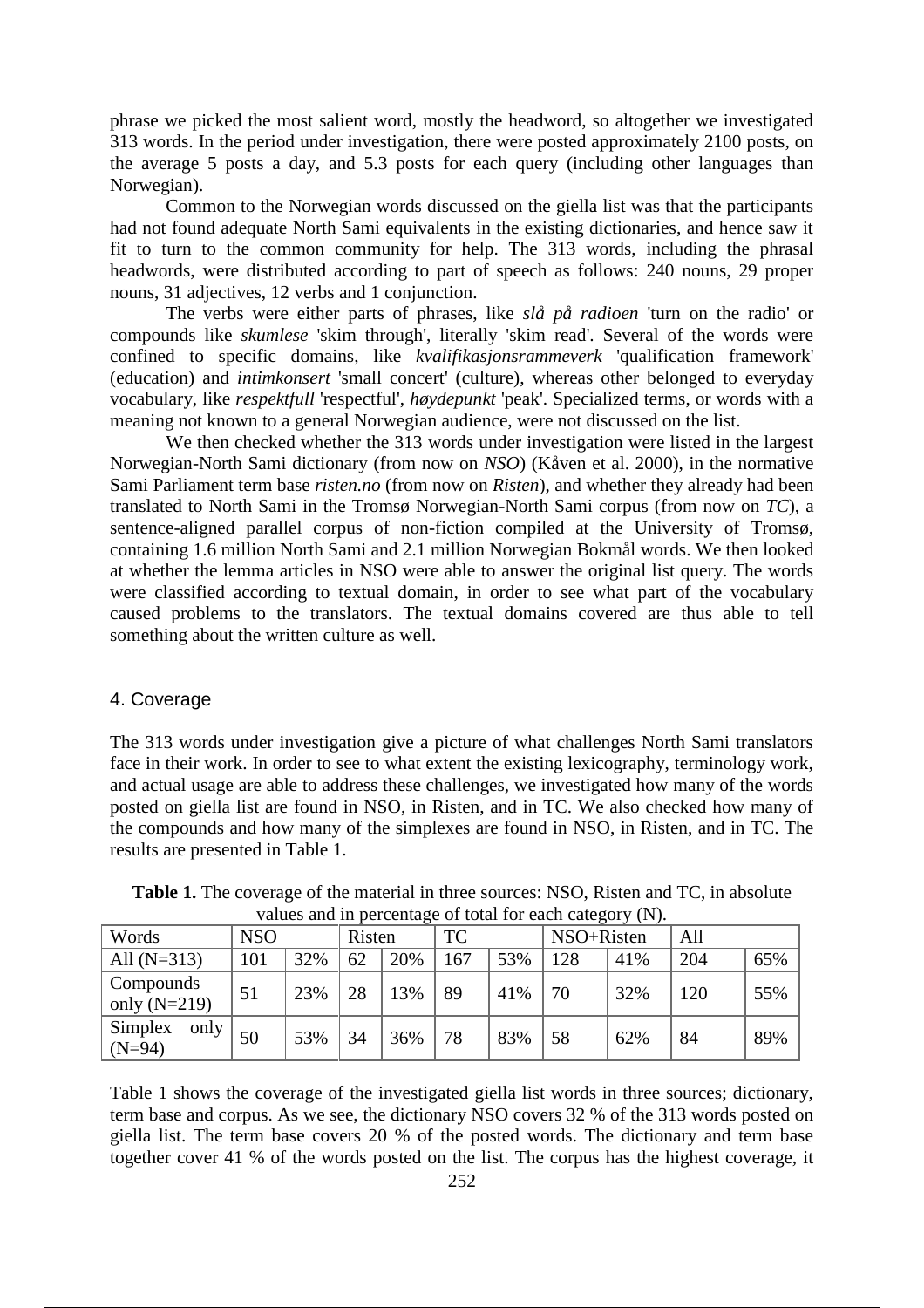covers 53 % of all the words posted on the list, even though it is quite limited both with respect to size (2.1 million words only) and genre (it represents text from official web pages and whitepapers). This is a remarkable result in itself, and it reveals the weaknesses of especially NSO. The corpus is still not available to users in a convenient interface, but it is evidently much needed.

If we look at the coverage in all three sources together, dictionary, term base and corpus, we see that they cover 65 % of all the words posted on the list. That means that 35 % of the words posted on the list are not found neither in the dictionary, term base nor corpus.

Lacunas in NSO are to be expected, since it was made by converting a North Sami-Norwegian dictionary, rather than taking the Norwegian lexicon as a starting point. Whatever not found in the North Sami primary material will at the outset lack in the NSO, although 5000 new words were added to NSO during the compilation process (Kåven et al. 2000: III).

NSO contains 25000 lemmata and Risten 14000, the difference in coverage for the words from the giella list is of approximately the same proportion, reflecting that both the giella list members and probably even the Risten terminologists have had a focus upon everyday language. Table 1 also shows that the simplex words are better represented in all three sources than compounds.

Many of the lacunas in NSO corresponded to quite common words. Of the 212 words posted on the giella list and not found in NSO, 27 of these words were among the 10000 most common words in Norwegian. The words from the giella list not found in NSO were measured against lemmatized frequency data from the Norwegian NoWaC corpus (NoWaC). Examples of common Norwegian words include *bane* n. 'field', *streng* a. 'strict', *tilbakemelding* 'feedback', *bygg* 'building', *innspill* 'suggestion', *henvendelse* 'inquiry', *satsing* 'prioritizing', *nestleder* 'vice president', *bærbar* 'portable', *høydepunkt* 'climax'.

A further reason for the dictionary lacunas might be the paucity of North Sami texts, and hence the lack of North Sami equivalent to the Norwegian words. These concepts are of course central for Sami as well. When there exist North Sami equivalents, they are known mainly from oral language rather than from written text, or there exists in any case no consensus as to what the correct translation is. In other cases, like for example *stivkrampe* 'tetanus' and *midtbane* 'center field', our impression is that North Sami speakers use direct loans in speech, but for the purpose of writing the Norwegian words are felt inappropriate. The net outcome of this is that many North Sami ad hoc neologisms are in use and they are differing from area to area, or even family to family.

Of the 101 words discussed on the list and found in the dictionary, the most common words were *mål* 'goal', *tiltak* 'action', *aktivitet* 'activity', *funksjon* 'function', *rad* 'row', *spiss* 'odd', *eiendom* 'real estate' (measured against NoWaC). For most of these words, the dictionary left semantic distinctions open. One case in point is the Norwegian word *rad* 'row', which was given in the context of computer spreadsheet localization. NSO offered the following article:

# **rad** s. *gurgadus, -ss-:s, ráidu, -idd-* (rekke, linje, kolonne, kjede, serie)

As can be seen from the Norwegian words in parentheses, the dictionary user was not able to find North Sami words differentiating between *rad* 'row' on the one side, and *kolonne* 'column' on the other. The discussion on the list subsequently focused on the usage of North Sami *ráidu* within different domains (traditional handicraft, convoy driving, mathematics, computer localization). Also Risten offered *gurgadus* as the North Sami equivalent of the Norwegian word *rad*, but it classified the word within the domain leisure/sport, and did not give any help on usage as a computer localization term, except for explicitly stating that it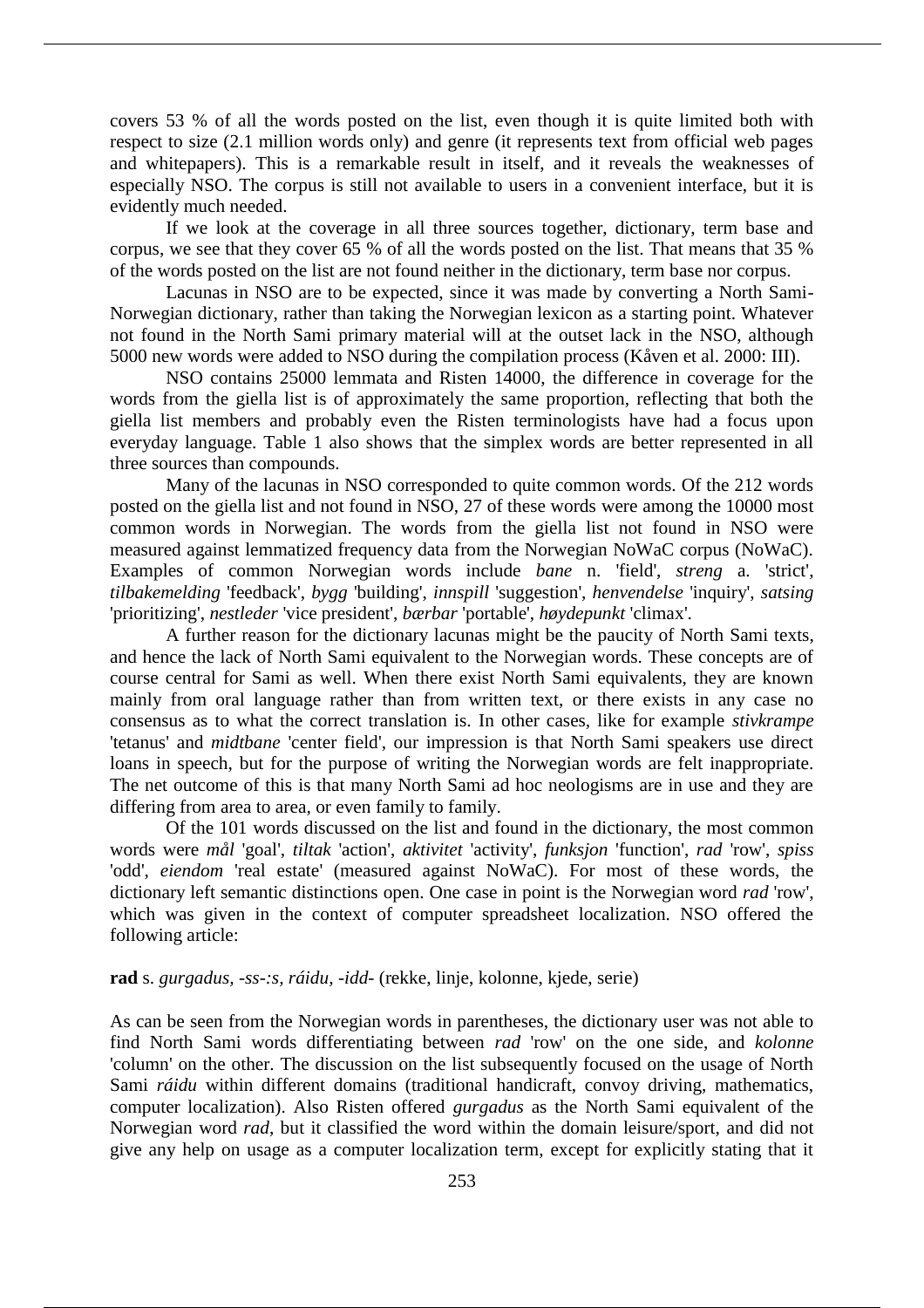was a sport term.

In some cases, the intended meaning of the word was lacking in NSO. An example of this is the Norwegian word *orientering*. The list posting made it clear that the intended meaning was 'survey', but the dictionary offered the sports term 'orienteering' only.

## 5. The text genres

We also classified the words discussed on the giella list according to the text genre within which the translators work. Table 2 gives an overview, the category *Other* contains minor genres, and the category *General* contains words hard to place in any specific domain.

| Admin              | Education  | Health     | <b>Sports</b>  | Other      | General      |
|--------------------|------------|------------|----------------|------------|--------------|
| 82                 | 70         | 34         | 27             | 54         | 46           |
| 26%                | 22%        | 11%        | 9%             | 21%        | 18%          |
| valgportal         | lærestoff  | stivkrampe | midtbane       | musling    | innspill     |
| 'election website' | 'syllabus' | 'tetanus'  | 'center field' | 'molluscs' | 'suggestion' |

**Table 2.** The material distributed according to text genre.

The distribution corresponds to the main priority reported by translators: Administrative texts loom large, as do also translation of school textbooks and scientific texts (included in the category *Education*). Bilingual signs on hospitals as well as health information aimed at the public explain the category *Health*. The words belong to clearly defined domains, and are established as terms within the respective domains, but they still form part of everyday language use and cannot be considered specialist language. The consequences for a language society not having a clear policy on terms like this is vacillation within the norm. When fluent speakers hesitate on how to translate these terms to their mother tongue it is in any case an indication of diglossia, or at least of literary diglossia.

## 6. The giella list suggestions

If we look at the giella list words that were not found in NSO or Risten, altogether 185 words, we see that the giella list suggested North Sami equivalents to 158 of these and only 27 Norwegian words did not get any suggested equivalents. For some questions the list actually gave clear answers, like for the Norwegian word *kontaktinformasjon*. This word got the North Sami equivalent *oktavuođadieđut*, from the genitive of the already established words *oktavuohta* 'contact' (literally 'one-ness') combined with a plural form of the noun *diehtu* 'information'. For other words, the person who originally posed the question was left to decide between the different suggestions given by the list. A case in point is the Norwegian word *elveforbygning* 'river wall', which got the following North Sami proposals: *johkagáddeduvdda* 'river shore support', *mielleduvdda* 'river bank support', *miellefierrancaggi* 'river bank erosion prevention'. The compounds were formed by different combinations of the North Sami nouns *johka* 'river', *gáddi* 'shore', *duvdda* 'support, fence', *mielli* 'river bank', *fierran* 'rotation', and *caggi* 'support, fence', with the first parts of the compound in nominative singular, eventually with the usual phonological reduction *i, u -> e, o* (*mielli -> mielle-*). The person who posted the question then decided to use a variety of the first proposal, *johkaduvdda*, because he found it used in texts. List recommendations and actual usage thus strengthen each other.

Some of the North Sami equivalent suggestions that were not found in NSO or Risten,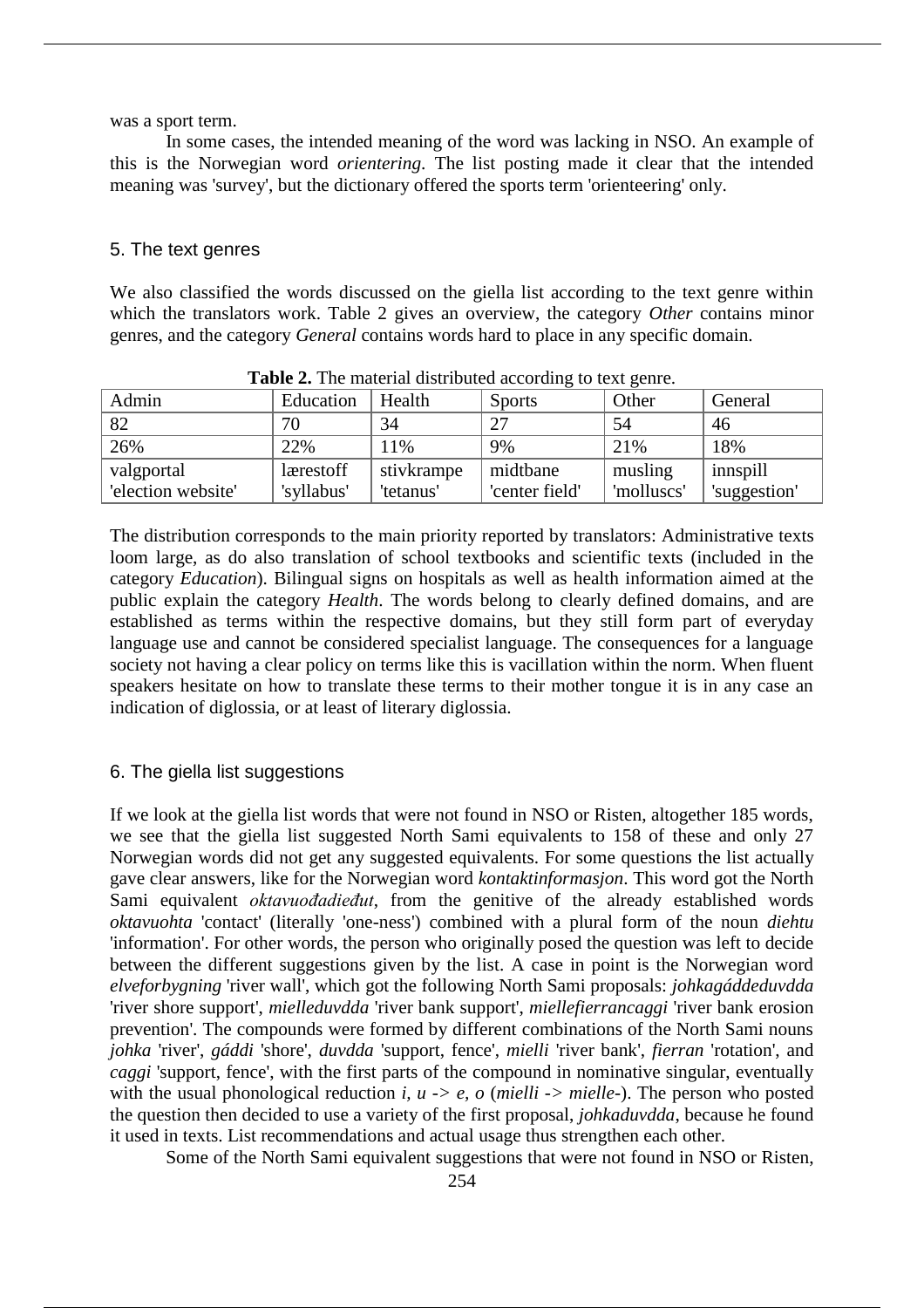but had been previously suggested in other contexts, were not accepted by the linguistic experts on the list. A case in point is the North Sami *fuolastusdiehtu* for Norwegian *bekymringsmelding* 'note of concern', which was found on a list of terms from the social sector. The term was rejected by the giella list because of an error in the derivation pattern used. The first part of the compound, *fuolastus-*, is an action noun derived from a diminutive stem *fuolast-* of the base verb *fuollat*, which is a homonym for two verbs meaning 'care about' and 'whittle', respectively. A diminutive derivation is possible only for the second meaning of the word, and the term thus misleadingly gave the absurd meaning '\*whittle note'. The term was thus rejected, and *fuolastuvvandieđáhus* was offered as a replacement. Here, the first part of the compound is the action noun *fuolastuvvan* from *fuolastuvvat* 'be concerned', a lexicalized inchoative derivation of *fuollat*.

An other controversial and previously used term suggestion was North Sami *gáfesilon* for the Norwegian word *kaffetrakter* 'coffee machine'. The problem turned out to be an error in the base word from which the noun *silon* was derived. Since *silon* has a short *l* it must be (erroneously) derived from the North Sami verb *sillut* 'become thin', and not from the intended verb *sil'let* 'to filter'. Instead of *silon* 'tool to become thin with', it was suggested to use *sillehas* 'a filter'. The role of the list was in these cases to improve the quality of the resulting terminology by ensuring that it was morphologically well formed.

According to Einar Haugen's model of language planning (Haugen 1987, cf. Table 3), the process can be depicted in a four-fold matrix along the dicothomies society vs. language and norm vs. function. The selection procedure is often done by formal bodies. In the Sami vocabulary context this is in principle done by official term committees and subsequently published in the Risten database. Since only 20% of the words discussed on the list were found in Risten, the formal process clearly is not comprehensive enough, and the selection is carried out by the translators themselves. Codification of the norm has mainly been done already, but in some cases the formal properties of the word-formation processes were cast into doubt, it was then carried out as a dialogue between translators and linguists on the list. Implementation and elaboration were conducted outside of the list, but, notably, by the same persons that participated in the discussion.

|         | Norm                                                    | <b>Tuble of Ellial Thurson</b> b moder of hardward prainting.<br>Function |
|---------|---------------------------------------------------------|---------------------------------------------------------------------------|
| Society | $(1)$ Selection                                         | $\mid$ (3) Implementation                                                 |
|         | Language $\mid$ (2) Codification $\mid$ (4) Elaboration |                                                                           |

**Table 3**. Einar Haugen's model of language planning.

Of the 212 words not found in NSO, 31 did not receive any suggestions at all. The largest group of neglected words (13) came from the health domain; all other text genres were small. One reason for this may be that the amount of text produced within this genre is small, compared to the other domains, so that fewer translators work with those terms.

#### 7. Conclusion

The most baffling result of our investigation is that we reveal the need for asking about North Sami equivalents to very common Norwegian words, words among the 10000 most common words in Norwegian. The paucity of texts, and the narrow base of lexicographic resources, leaves lacunas in the North Sami vocabulary of modern words. Thus, the translators feel a need of confirmation from other North Sami speakers. For languages where a modern vocabulary has been both codified and implemented, such issues have already been settled.